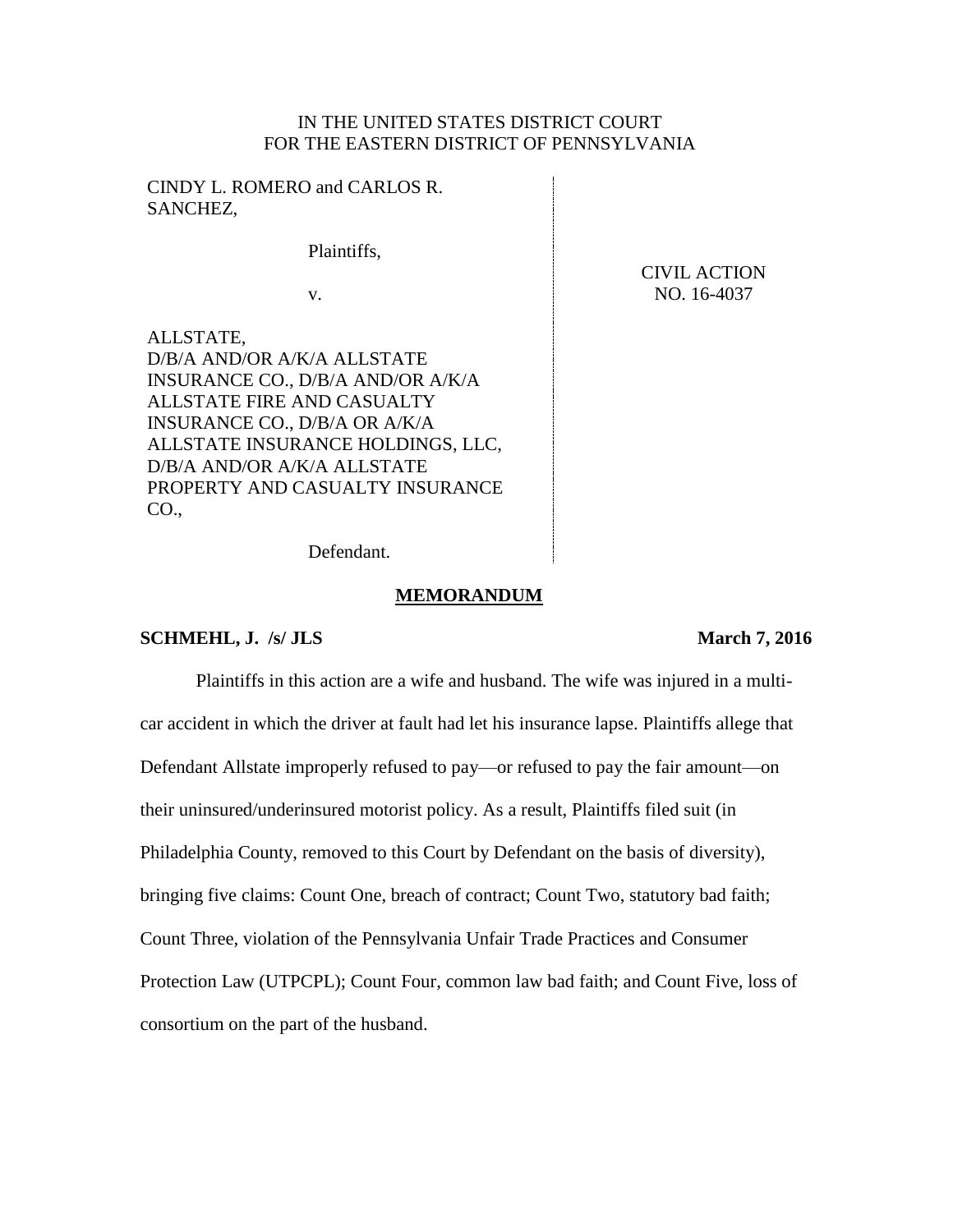Defendant, maintaining that if Plaintiffs have a case it lies in the bad faith claims, filed both a motion to dismiss Count Three, the UTPCPL claim, and later a motion for judgment on the pleadings seeking dismissal of Counts One and Five, the breach and loss of consortium claims. The Court will grant both motions and dismiss Counts One, Three, and Five, as discussed below.

### Motion to Dismiss the UTPCPL Claim

Defendant's primary argument for dismissal of the UTPCPL claim is that the statute covers claims relating to the initial purchase of goods or services, not to later problems in an ongoing contractual relationship. This argument is supported by case law:

The insurance bad faith statute applies to post-contract formation conduct. The UTPCPL, on the other hand, applies to conduct surrounding the insurer's pre-formation conduct. The UTPCPL applies to the sale of an insurance policy. It does not apply to the handling of insurance claims. Rather, § 8371[, the bad faith statute,] provides the exclusive statutory remedy applicable to claims handling. Hence, an insured cannot bring an action under the UTPCPL based on the insurer's failure to pay a claim or to investigate a claim.

*Kelly v. Progressive Advanced Ins. Co.*, 159 F. Supp. 3d 562, 564–65 (E.D. Pa. 2016)

(citations omitted); *see also Gibson v. Progressive Specialty Ins. Co.*, No. CIV.A.

15-1038, 2015 WL 2337294, at \*4 (E.D. Pa. May 13, 2015) (noting that an action against

an insurer under the UTPCPL "cannot be based on a failure to perform a contractual

obligation, such as the failure to pay a claim or a failure to investigate pursuant to the

contract"). The thrust of Plaintiffs' claims here involves the alleged refusal to pay on a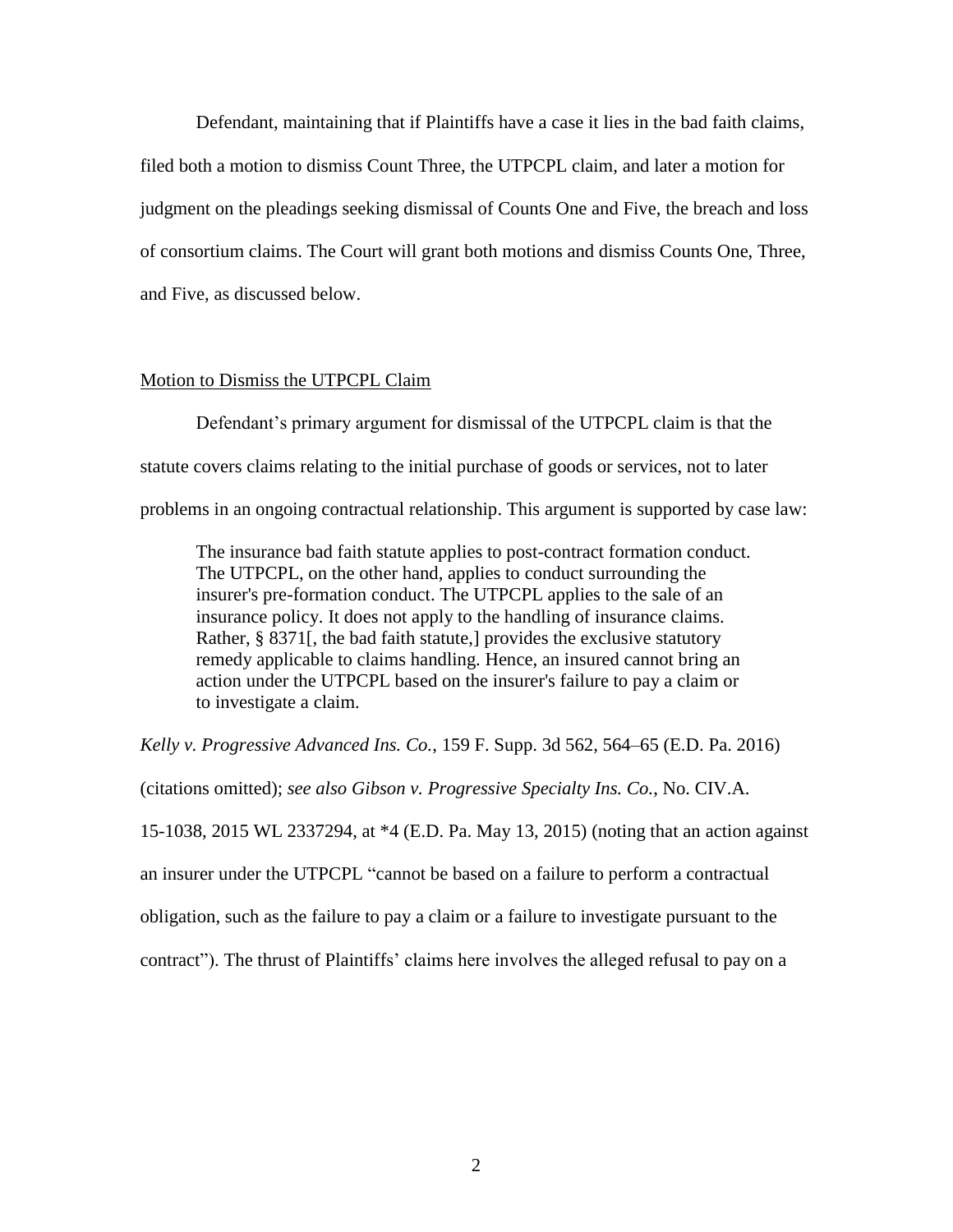claim, which occurred long after the contract by which Plaintiffs purchased the insurance coverage was formed. $<sup>1</sup>$ </sup>

Plaintiffs attempt to tie in pre-formation conduct by arguing that Defendant's marketing, particularly the slogan or slogans that assert one is in "good hands" with Allstate, induced Plaintiffs to purchase insurance from Defendant with a promise of fair dealing that the later claims handling proved false. Defendant argues this approach has already been rejected because the slogan is mere puffery and thus cannot constitute a misrepresentation or deceptive statement and cannot engender justifiable reliance. Defendant's position here is also supported by case law. *See Gidley v. Allstate Ins. Co.*, No. CIV. A. 09-3701, 2009 WL 4893567, at \*4-\*5 (E.D. Pa. Dec. 17, 2009); *see also Sicherman v. Nationwide Life Ins. Co.*, No. CIV.A. 11-7227, 2012 WL 1122737, at \*4 (E.D. Pa. Apr. 4, 2012) (reaching the same conclusion with respect to Nationwide's slogan, "Nationwide is on your side"); *Rodio v. Smith*, 587 A.2d 621, 624 (N.J. 1991) (reaching the same conclusion as to the "good hands" slogan but under the New Jersey Consumer Fraud Act). $2^2$ 

The conduct Plaintiffs allege here is suited to a bad faith action, either under statute or the common law, and Defendant has not moved to dismiss those claims. The UTPCPL simply does not cover this case and the Court will dismiss Count Three.

 $\overline{a}$ 

<sup>&</sup>lt;sup>1</sup> Even if conduct after the purchase and formation of the contract can be the subject of a UTPCPL claim, Plaintiffs have not sufficiently pled any misrepresentation on which they justifiably relied. Other than the slogan discussed below, the only misrepresentations Plaintiffs cite involve Defendant's alleged indications that they were working on investigating and assessing the claim and intended to make a settlement offer. Those representations are too vague to create any justifiable reliance, and it does not appear that Plaintiffs acted upon them in any way, let alone to their detriment. Perhaps they delayed filling suit, but despite reference in the complaint to the possibility that Defendant wanted Plaintiffs to miss the statute of limitations window, that obviously did not happen.

 $2$  Plaintiffs very briefly argue that the UTPCPL claim should survive because they can prove bad faith based on a violation of a statute, including the UTPCPL. *See Berg v. Nationwide Mut. Ins. Co.*, 44 A.3d 1164, 1175 (Pa. Super. Ct. 2012). But that does not enable a separate cause of action for a UTPCPL violation; the violation merely may constitute some evidence to support the bad faith cause of action.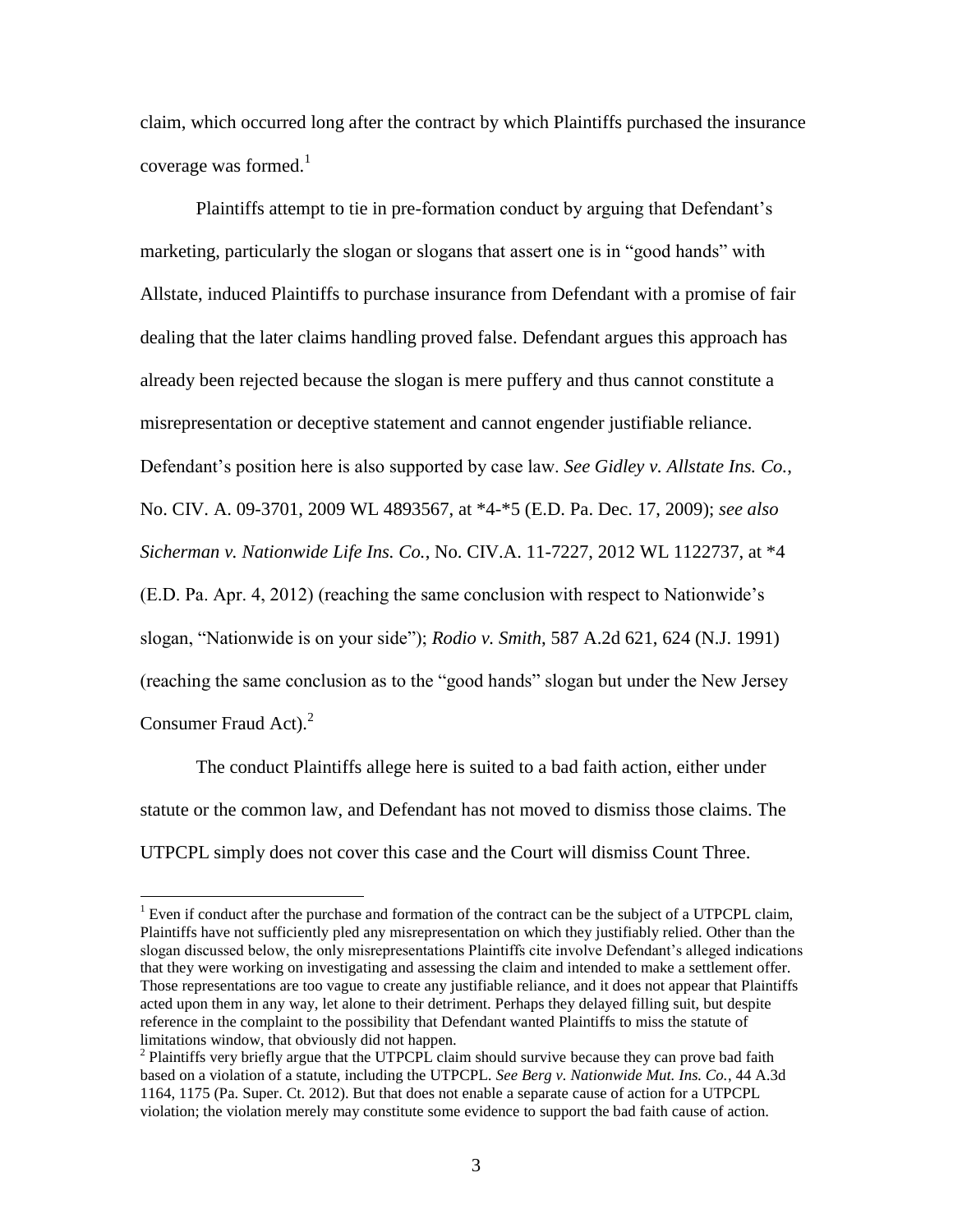#### Motion for Judgment on the Pleadings as to the Breach and Loss of Consortium Claims

Plaintiffs have brought claims for breach and loss of consortium based on Defendant's refusal or failure to pay them benefits under their uninsured motorist coverage. That is, the wife was injured by a driver who did not have proper coverage, so she sought coverage from Defendant, her own insurer, under her UM coverage, and Defendant did not pay. The husband was also a named insured and sought a payout under the same coverage for the loss of consortium he has suffered as a secondary consequence of the wife's injuries. Defendant argues these claims are now moot and should be dismissed because it has since offered to pay the full amount of the UM coverage, \$50,000.

The bulk of argument in the briefing concerns the loss of consortium claim. Plaintiffs' brief is confusing and poorly written, with paragraphs that end mid-sentence and other barriers to a full understanding of their argument. Plaintiffs appear to argue as follows: while Defendant says that a loss of consortium claim cannot be brought along with a breach of contract claim, that is only correct if the spouse claiming loss of consortium is not a party to the contract, citing for the latter point *Rodgers v. Prudential Insurance Company of America*, 803 F. Supp. 1024, 1032 (M.D. Pa. 1992), *aff'd*, 998 F.2d 1004 (3d Cir. 1993). Unfortunately, as explained below, this argument first misstates Defendant's position and then attacks that misapprehended position with an incorrect understanding of the *Rodgers* holding. Ultimately, Defendant's true position is partially misaligned with the circumstances of the case as well, but dismissal of the loss of consortium claim is nevertheless appropriate.

4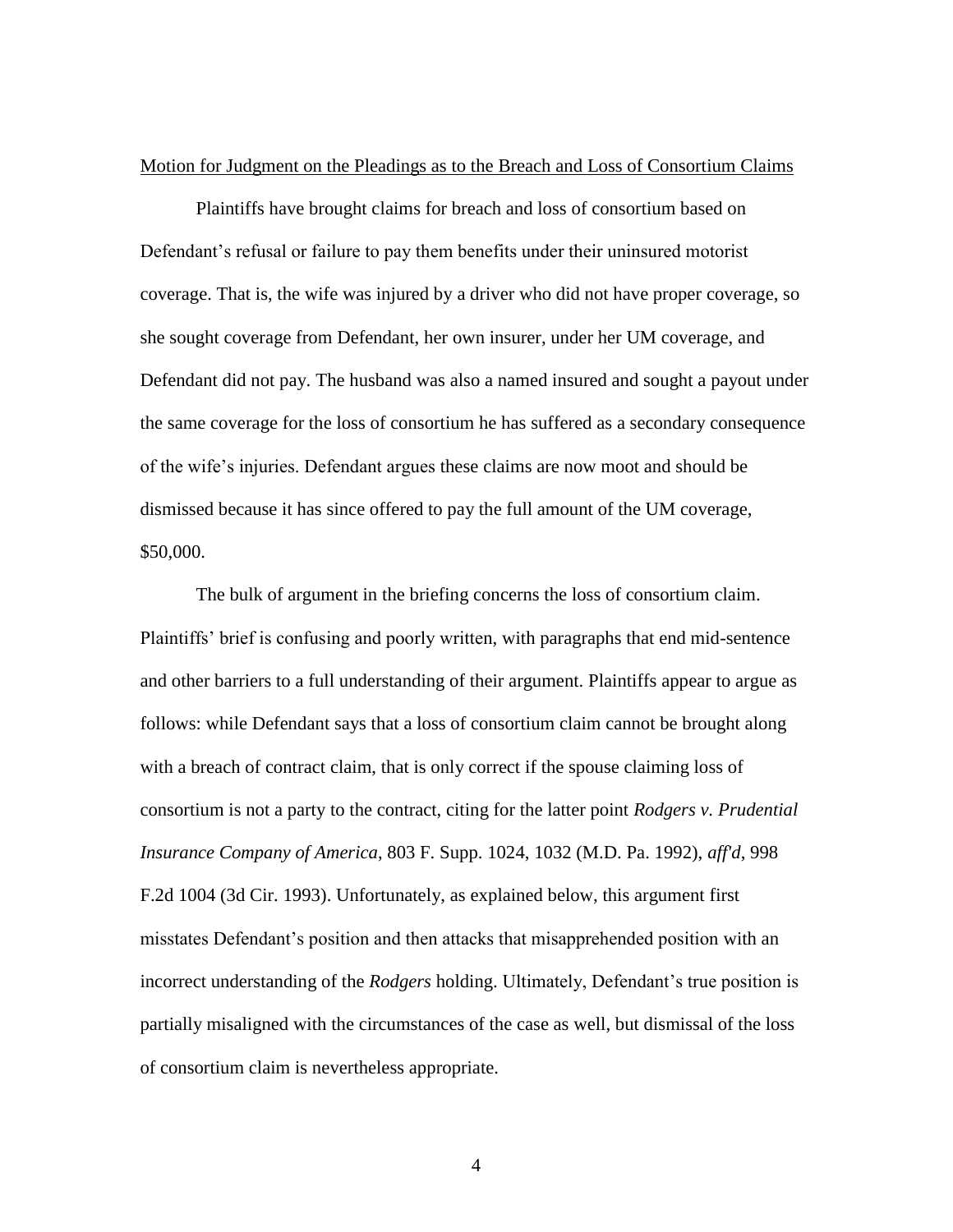Defendant does not argue, as Plaintiffs suggest, that "loss of consortium is not available in a breach of contract claim." Pl. Br. (Doc. #31) at 9. Defendant is not saying that a loss of consortium claim cannot exist alongside a breach claim; rather, Defendant argues you cannot have a loss of consortium claim based on a breach or other claim *if that breach or other claim itself fails*. 3 Plaintiffs' strenuous assertion that loss of consortium is only barred alongside a breach claim if the spouse is not a party to the contract, citing *Rodgers*, simply does not respond to Defendant's actual argument. And Plaintiff's representation of *Rodgers* is incorrect in any event. All that *Rodgers* says is that "recovery for loss of consortium is not available in a breach of contract claim if the spouse is not a party to the contract." *Rodgers*, 803 F. Supp. at 1032; *see also Murray v. Commercial Union Ins. Co. (Commercial)*, 782 F.2d 432, 438 (3d Cir. 1986). But the fact that a spouse who *is not* a party *cannot* recover for loss of consortium does not necessarily mean that a spouse who *is* a party *can* recover.

It is correct as Defendant notes that a loss of consortium claim is generally considered derivative of the injured spouse's claim, which even *Rodgers* acknowledges. *See Rodgers*, 803 F. Supp. at 1032 ("As a derivative claim, loss of consortium can be recovered by a wife only when the defendant is liable to her spouse."); *see also Murray*, 782 F.2d at 438 ("Further, to the extent Count III is viewed as a tort claim, Mrs. Murray's

 $\overline{a}$ 

 $3$  It would seem possible for a loss of consortium claim to be derivative of a breach claim in the normal way, if the breach itself is what caused the lost companionship. The plaintiffs in *Murray*, for instance, appear to have claimed that the defendant employer's breach of an employment agreement caused such disruption to the employee husband that his wife lost his companionship. *See* 782 F.2d at 437. The court nevertheless held, however, that the spouse could not recover derivative to a breach because the spouse is not a party to the contract. *See id.* at 438. Liability for damages that result from breach of contract must generally be restricted to damages suffered by parties to the contract. So it may be that there is no type of breach claim that can lead to liability for loss of consortium in the actual form of a loss of consortium cause of action, and if that is Defendant's argument, it may be correct, but it is not the best understanding of this case. As explained below, in this context, the cause of action is not properly a loss of consortium but a separate breach claim.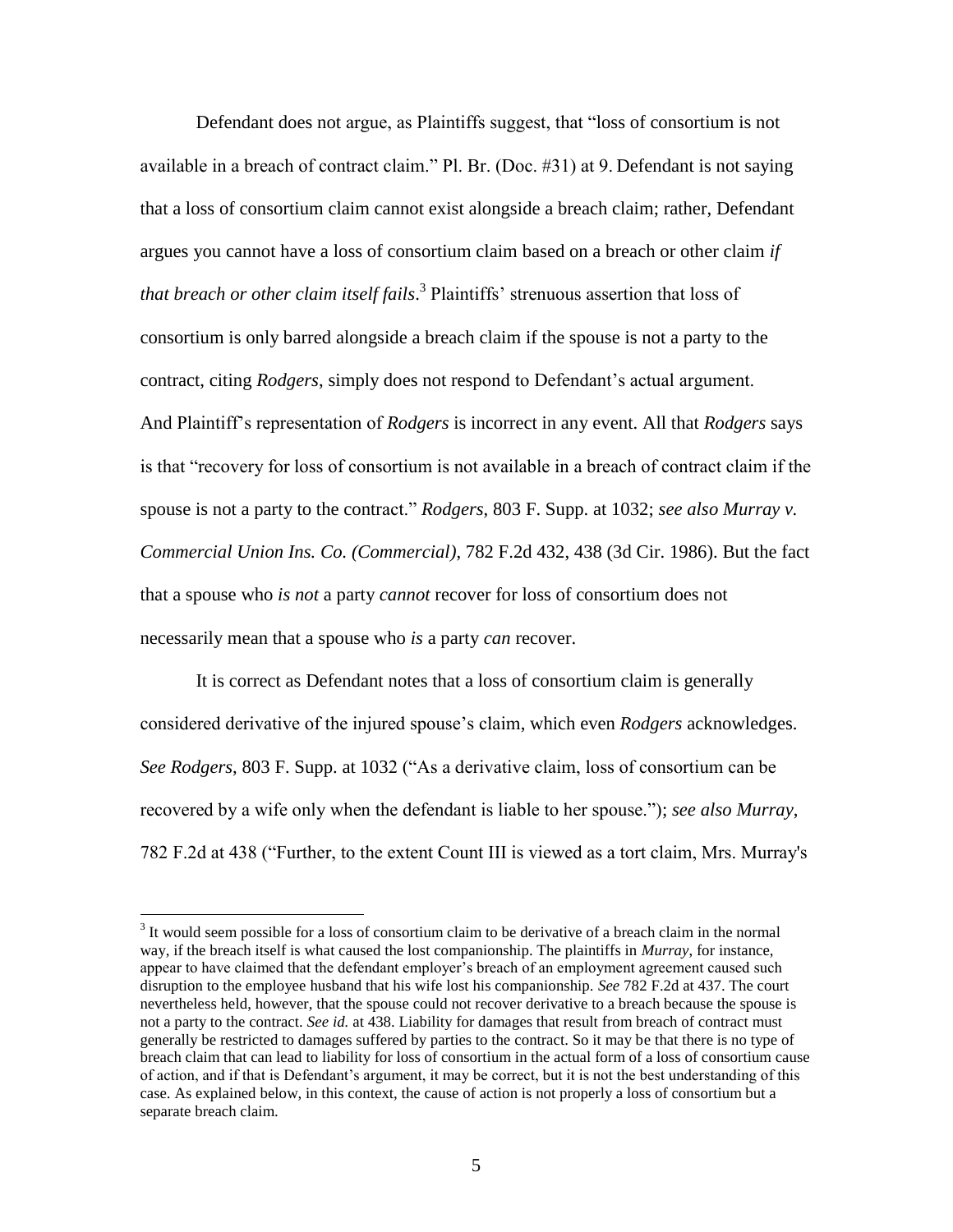right to recover in tort is derivative to that of her husband. As defendants are not liable in tort to Mr. Murray, his wife's claims must also fall." (citations omitted)). Essentially, a defendant cannot be liable to a spouse for his loss of consortium caused by injuries to the other spouse if the defendant is not actually liable for those injuries.

But the idea that the loss of consortium is derivative is not really applicable when the directly injured spouse is not bringing a claim against a defendant for causing her injuries. In this case, the primary injured plaintiff, the wife, is suing her insurer for failing to pay UM benefits, but no one is suggesting the failure to pay caused the wife's injuries or the husband's loss of her companionship; since the husband is not claiming he was harmed by what Defendant did to his wife, his claim does not necessarily rise or fall on the basis of whether Defendant is liable for what it did to his wife. The loss of consortium claim is thus not "derivative" in the usual way.

The focus above on the fact that the husband was also a named party to the insurance contract reveals the real nature of this situation. In fact, the husband's claim is not properly styled as a loss of consortium—it is simply a separate breach claim. Rather than claiming Defendant injured his wife and her injuries diminished her companionship, he is claiming a third party harmed both his wife and in turn himself and that Defendant is obligated by an insurance contract to pay both of them for those losses. The nature of his *loss or damages* is a loss of consortium, but the nature of his *cause of action* is properly a breach based on failure to pay insurance proceeds to which he alleges he is entitled. The result of this corrected framing of the situation is that while the husband's claim is not derivative and does not fail simply because the wife's claim fails, it does fail *for the same reason*: the full contractual obligation, the policy limits, have been tendered.

6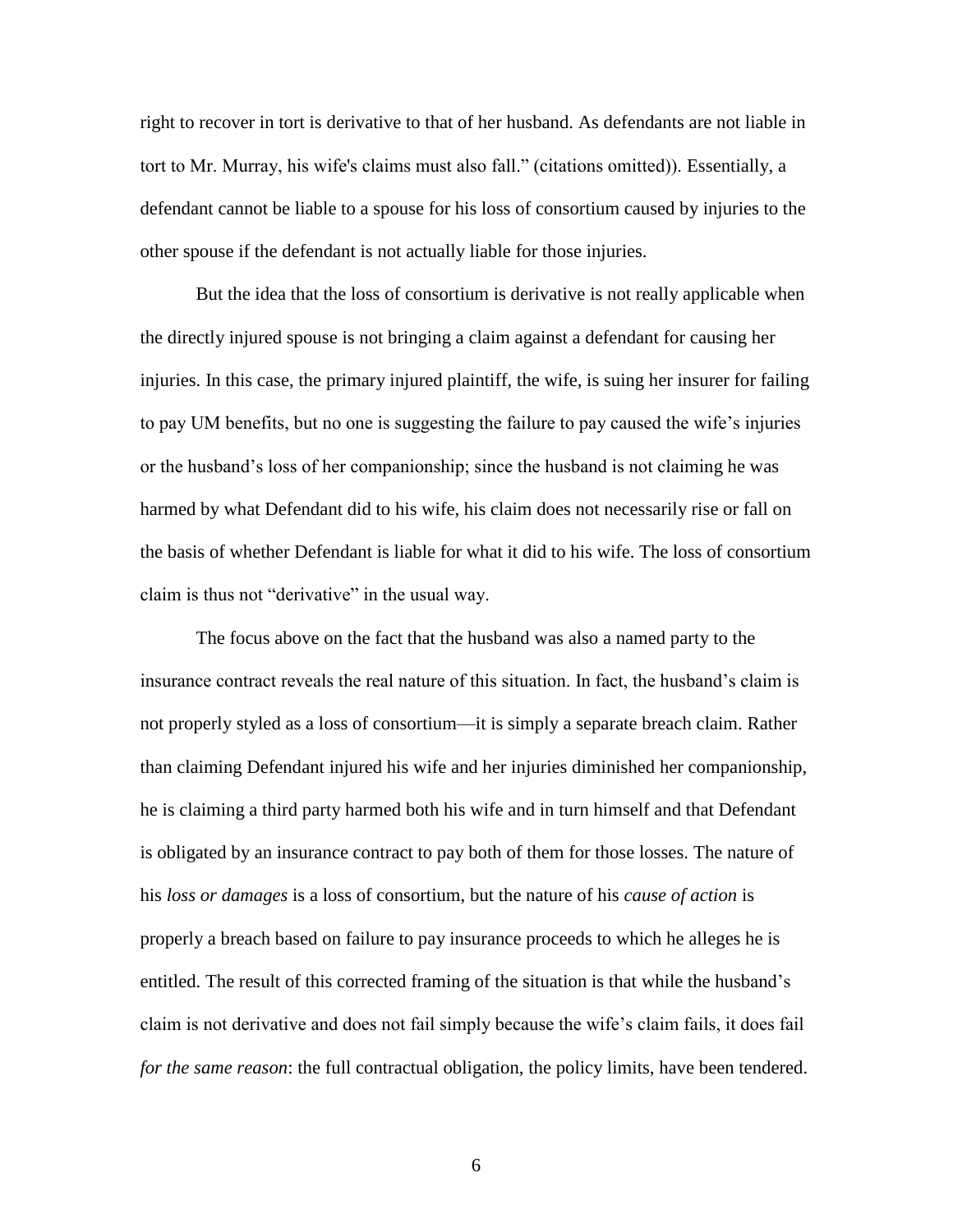The husband could indeed maintain a separate claim on the insurance payout for his separate loss, but the total amount of money both Plaintiffs could ever recover is the policy limit of \$50,000, which Defendant has offered. $4$ 

This brings us back to Defendant's primary argument, namely that the breach of contract claim is now moot and should be dismissed because Defendant has tendered the full policy limits. Defendant's position is correct, and while some of the precedent they cite is non-precedential, it is persuasive and relies on valid precedent. In the nonprecedential case, the Third Circuit held that a breach claim based on failure to pay insurance proceeds was moot where the insurer offered the policy limit after the District Court proceedings but before the appellate ruling. *See Kane v. U-Haul Int'l Inc.*, 218 F. App'x 163, 169 (3d Cir. 2007); *see also Watson v. Farmers Ins. Co.*, 23 F. Supp. 3d 1342, 1351 (N.D. Okla. 2014) ("The defendant's payment of policy limits renders plaintiff's breach of contract claim moot, because plaintiff cannot show that he has contract damages, and he is protected by his tort claim for bad faith."). *Kane* cited an earlier Third Circuit case, which said there is no case or controversy for the court to hear when an offer of complete relief dissolves a plaintiff's interest in a claim. *See Weiss v. Regal Collections*, 385 F.3d 337, 340 (3d Cir. 2004), *as amended* (Oct. 22, 2004) *abrogated by Campbell-Ewald Co. v. Gomez*, 136 S. Ct. 663, 193 L. Ed. 2d 571 (2016). As noted in the citation, *Weiss* has seen some negative treatment, but that disagreement arises in the context of offers of judgment, where, as the Supreme Court noted, a plaintiff is entitled to reject the terms of an offer even if they are very good. *See Campbell-Ewald Co. v. Gomez*, 136 S. Ct. 663, 670, 193 L. Ed. 2d 571 (2016), *as revised* (Feb. 9, 2016). The

 $\overline{a}$ 

<sup>&</sup>lt;sup>4</sup> If the wife's injuries were valued, for example, at only \$30,000, and Defendant paid that amount, the wife would have no breach of contract claim, but the husband could claim some of the remaining \$20,000 to compensate him for his loss of his wife's companionship and sue on that claim if Defendant did not pay.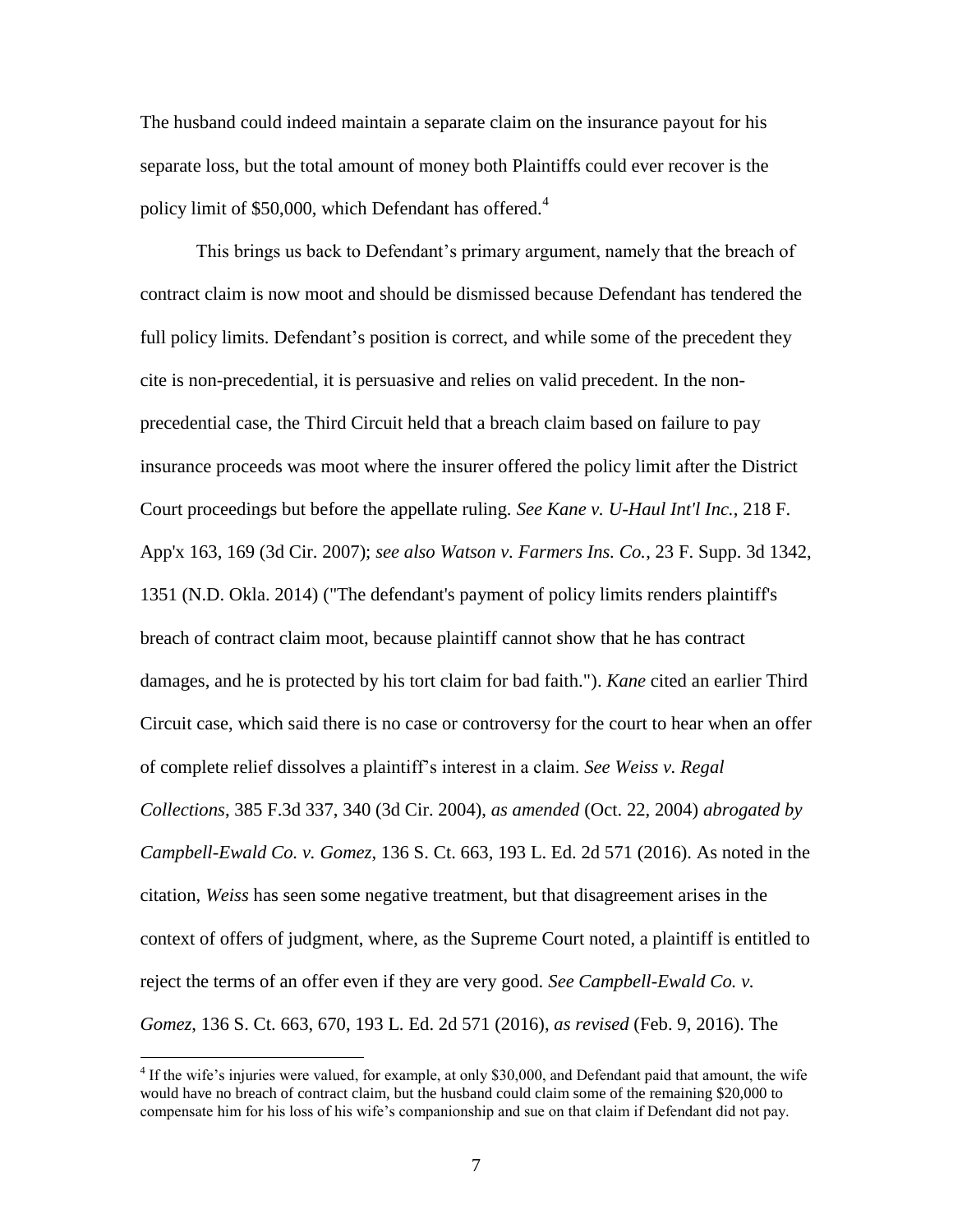reasoning of *Weiss* is sound with regard to an offer of insurance policy limits, where the offer is everything that could possibly be recovered and there is really nothing for the plaintiff to reject.

Aside from erroneously mixing the loss of consortium issues into the straight breach of contract issues, Plaintiffs appear to offer only a minor argument as to why the tender of policy limits does not extinguish the breach claim. Plaintiffs suggest that "[t]he Defendant cannot arbitrarily and capriciously determine who gets what under the breach of contract claim." Pl. Br. (Doc. #31) at 11. In other words, Plaintiffs argue that even if the \$50,000 policy limits are the total possible recovery, they may bring their claims for breach based on the wife's injuries and the husband's loss of consortium to trial solely in order to determine the appropriate allocation of the \$50,000 between those two types of loss. In practical terms, it is vanishingly difficult to perceive the point of careful proportional allocation in this case, where Plaintiffs are husband and wife, the total amount of money is small, and the value of the wife's direct injuries is so likely to swamp the value of the husband's loss. In any event, Defendant has offered to pay the \$50,000 into court. *See* Def. Br. (Doc. #28) at n.7. That offer was not for the purposes of proportional allocation, but it can easily suit that need. The Court will order Defendant to pay the insurance proceeds into court, and if Plaintiffs for some reason insist, the Court can allocate those funds between the two Plaintiffs' claims, even holding a hearing if necessary. In any event, the tender of the policy limits extinguishes the Plaintiffs' breach claims (including the "loss of consortium" claim as explained at length), so those claims do not survive to trial.

An appropriate order follows.

8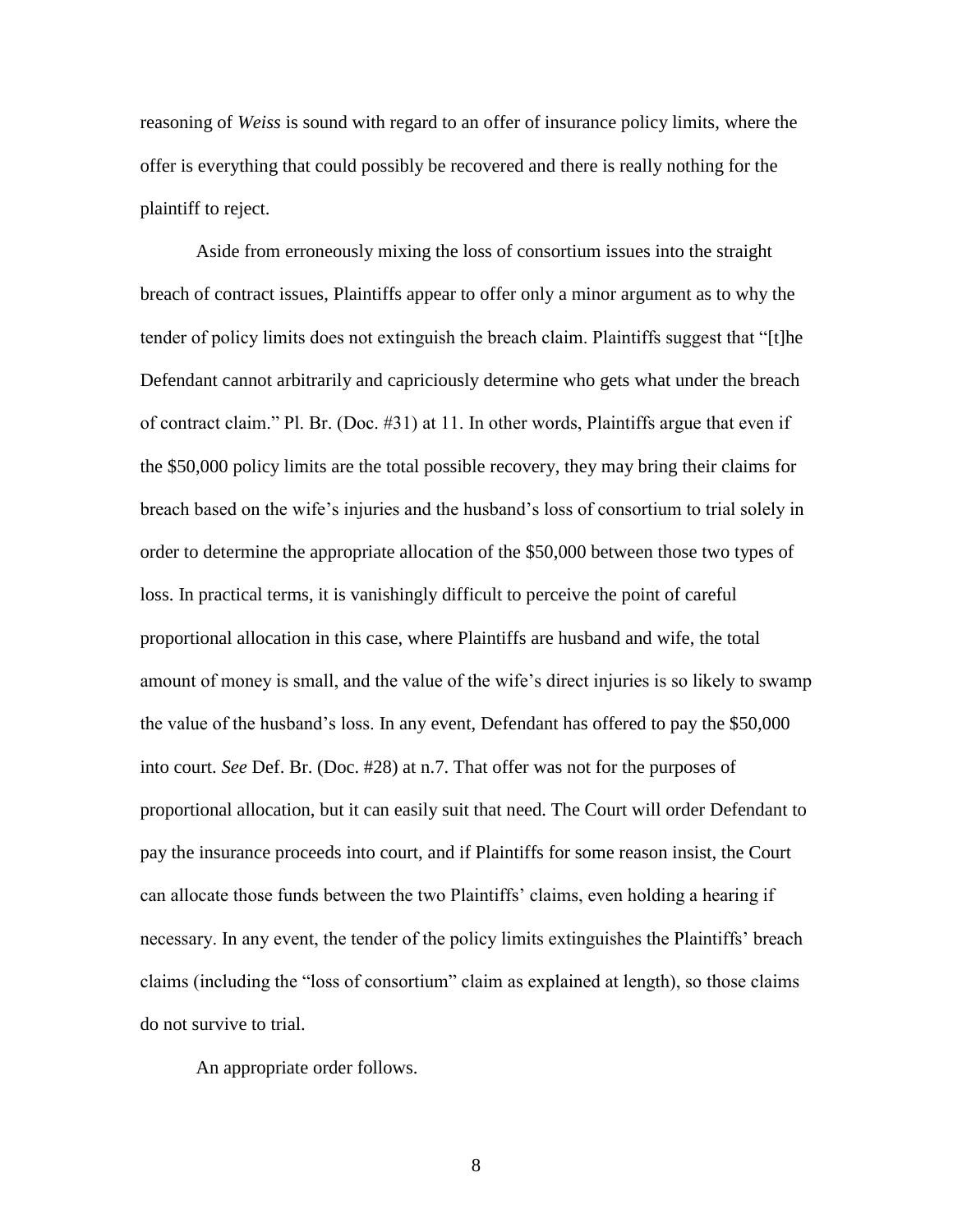# IN THE UNITED STATES DISTRICT COURT FOR THE EASTERN DISTRICT OF PENNSYLVANIA

CINDY L. ROMERO and CARLOS R. SANCHEZ,

D/B/A AND/OR A/K/A ALLSTATE

ALLSTATE FIRE AND CASUALTY INSURANCE CO., D/B/A OR A/K/A

D/B/A AND/OR A/K/A ALLSTATE

ALLSTATE,

CO.,

Plaintiffs,

v.

INSURANCE CO., D/B/A AND/OR A/K/A

ALLSTATE INSURANCE HOLDINGS, LLC,

PROPERTY AND CASUALTY INSURANCE

CIVIL ACTION NO. 16-4037

Defendant.

### **ORDER**

AND NOW, this 7th\_day of March, 2017, upon consideration of Defendant's Motion to Dismiss (Doc. #3) and Motion for Judgment on the Pleadings (Doc. #28), and all supporting and opposing papers, and for the reasons set forth in the accompanying memorandum opinion, it is hereby **ORDERED** as follows:

- 1. The Motion to Dismiss is **GRANTED**, and Count Three is **DISMISSED WITH PREJUDICE**.
- 2. The Motion for Judgment on the Pleadings is **GRANTED**, and Counts One and Four are also **DISMISSED WITH PREJUDICE**.
- 3. Defendant shall pay into court the \$50,000 policy-limit insurance proceeds as previously tendered to Plaintiffs. The Clerk shall place those funds in